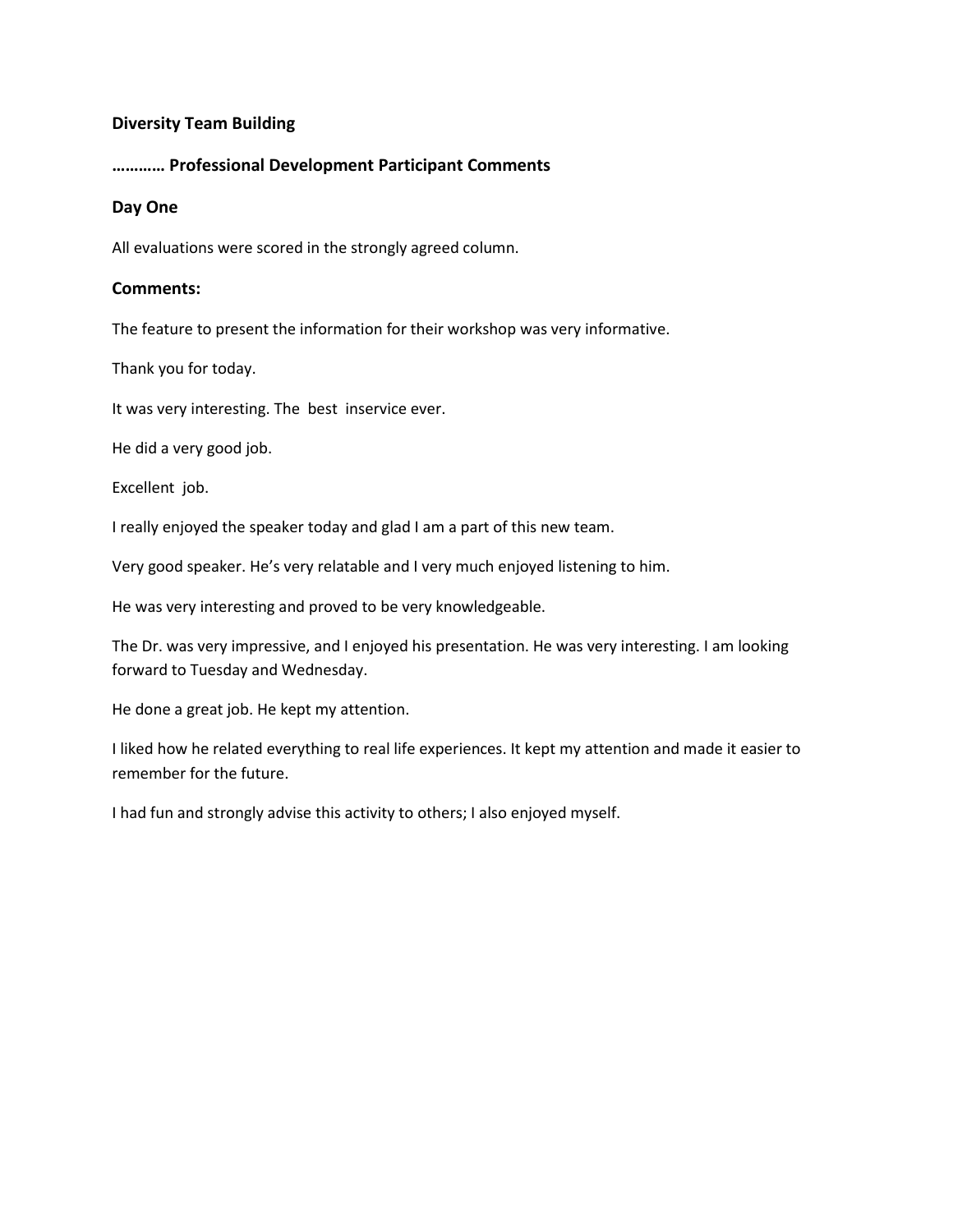# **Diversity Team Building**

# **……….Professional Development Participant Comments**

### **Day Two**

All evaluations were scored in the strongly agreed column.

## **Comments:**

Great job Dr. G.! I'm looking forward to tomorrow. I hope you can come back once or twice a year, at least, for continuing of our training.

Although I didn't have much time to finish my collage, I had the time of my life which was extremely exciting.

I loved cutting out the pictures in the magazine. I do think it was a little rushed and I wished there was more time for these types of activities.

There was too much waiting time for the responses. Maybe the answers for our 3 daily roles/jobs could have been collected in writing and put in the computer while we were working on our life collages.

Wonderful team building exercises! Truly enjoyed the day.

Enjoy the training.

It was great!

100%

Excellent!

Enjoyed session.

Great trainer. Keeps my attention at ALL times.

He done a great job.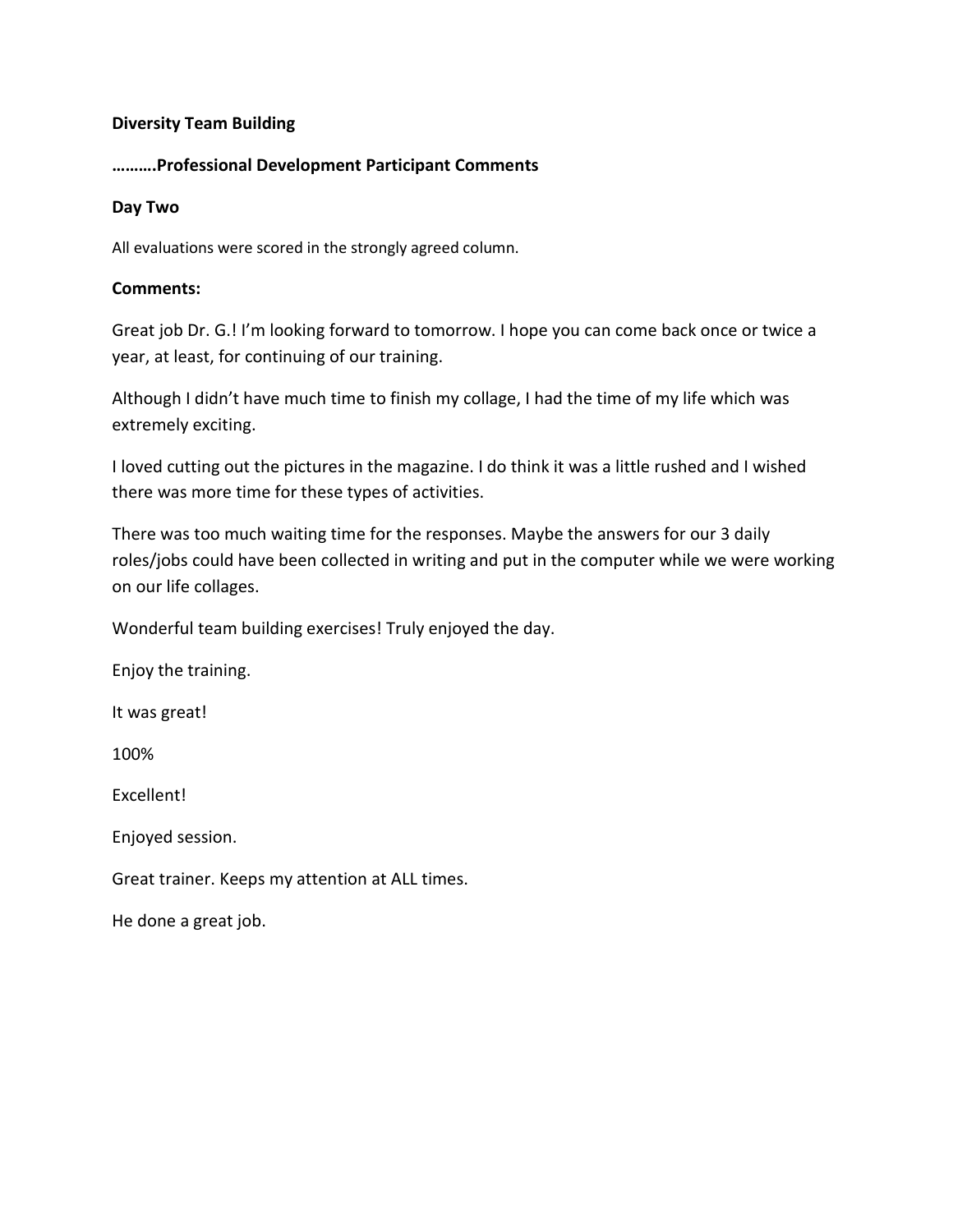# **Diversity Team Building**

# **……….. Professional Development Participant Comments**

### **Day Three**

All evaluations were scored in the strongly agreed column.

### **Comments:**

I thought that the presentation gave me a lot of insight into the lives of my coworkers. It helped me learn a lot about everyone.

He done a great job all 3 days. I enjoyed it.

I feel that I Iearned a lot of pertinent info from Dr. G and hope that I can retain and use it in the future. I hope he comes back.

I enjoyed the way everyone was able to get to know each other and feel validated as an individual and as a part of the team.

Informative and knowledgeable about Human Development. I enjoyed being a part of this training.

I really enjoyed this semal it helped me to see things in a different light. I would like to see him again. He really helped me to look at things much deeper.

I honestly enjoyed today out of all days. Thankful that you came to be a part of this training. I will definitely take what you said and put it to some use.

I enjoyed our presentations of our collages because they described our goals, values and expectations in life. .. and God's got a blessing!

Very beneficial information. I will definitely be using these things I have learned these three days throughout the rest of my life. Inspirational.

The collage was really difficult, but refreshing and liberating all at the same time. It was great!!

I really enjoyed your real life stories and how you get people to evaluate themselves. I really believe that when you know who you are as a person first, you can better work your job, deal with other people and children. Thanks for everything! I thoroughly enjoyed you!

This pre-service was really enjoyable. Life experiences were reflected to allow you a chance to be a better you to excel in life.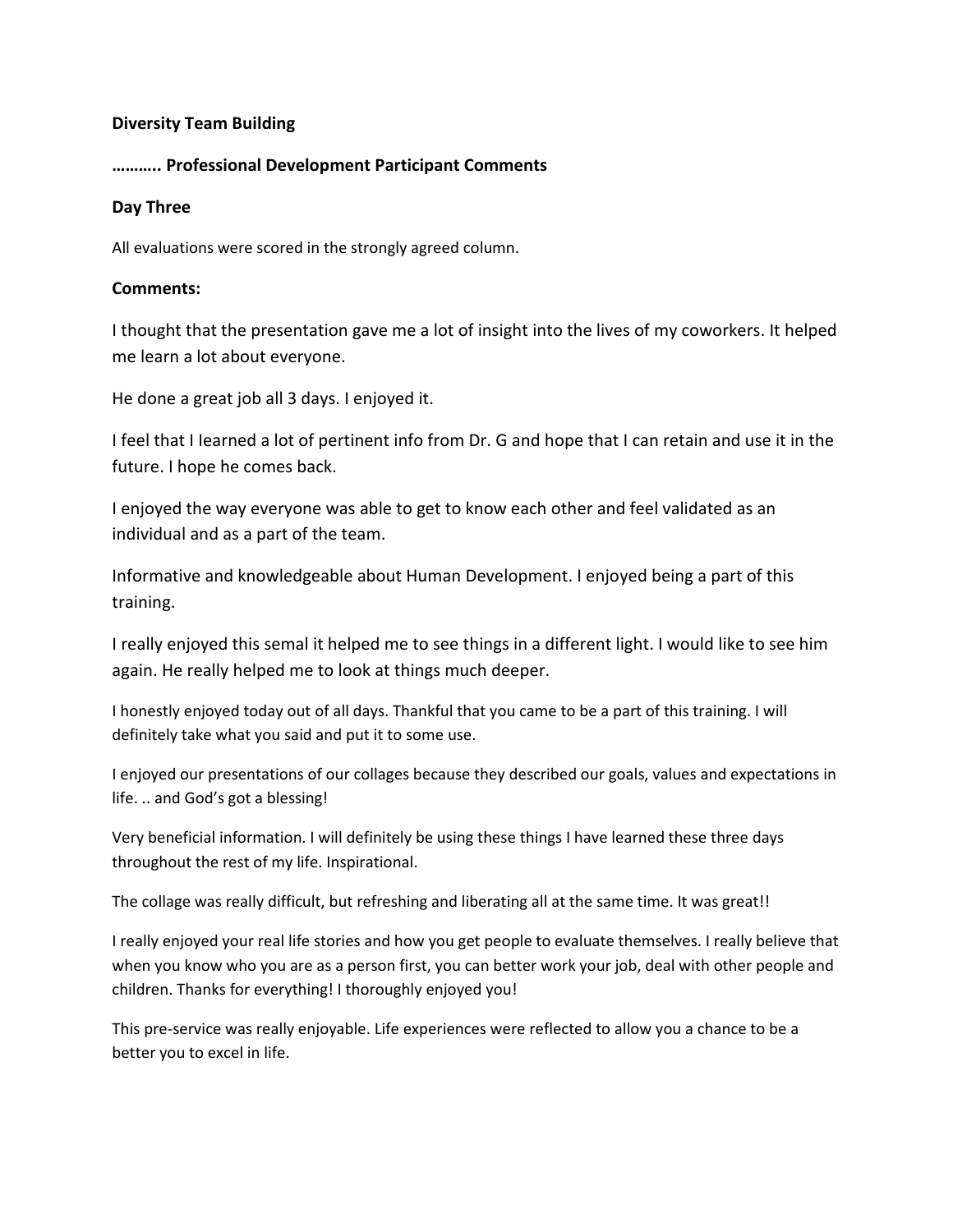I really enjoyed the three day workshop, my heart was just bless'd really this is my life thank god for Dr. Michael.

I think that it was really helpful in getting to know yourself to be able to help and meet the needs of children.

Thank you so much for this workshop. I look forward to seeing you soon. My email address is:…….. Email me with your address in case of any questions.

This was the best training ever! I also enjoyed the interaction with staff.

Great training/ Breaking into different sessions. Kept enthusiasm high.

I really enjoyed the training. It was very helpful.

Role play examples.

I enjoyed today. I enjoyed talking with you and learning from you.

I really enjoyed listening to Dr. Gaffley. He hit the nail on the head with certain topics…Great job!!!

There is NO need for improvement this training help me find my inner person, and view life at a different angle. This is the best training our group has had in a long time.

I really enjoyed you!!

Very good enjoy it.

I have really enjoyed these 3 days. Hate to see them come to an end. Have learned so much about self and others. Thank you.

Really enjoyed this training and know myself a little better due to training. Thank you!

I had a wonderful time during this training.

Each day the training was progressively better than the day before.

The information was very informative and well presented. The instructor made you feel important regardless of your position.

Very enjoyable and interesting! Best workshop I've ever been to!

The best workshop I have ever had the opportunity to sit in. Dr Gaffley is a great teacher! Loved the 3 days – wish it would last longer. Learned a lot from him.

This was the best training I've had. Very informative.

I really learned a lot, and would like to have a chance to do this again. Thanks a lot!!